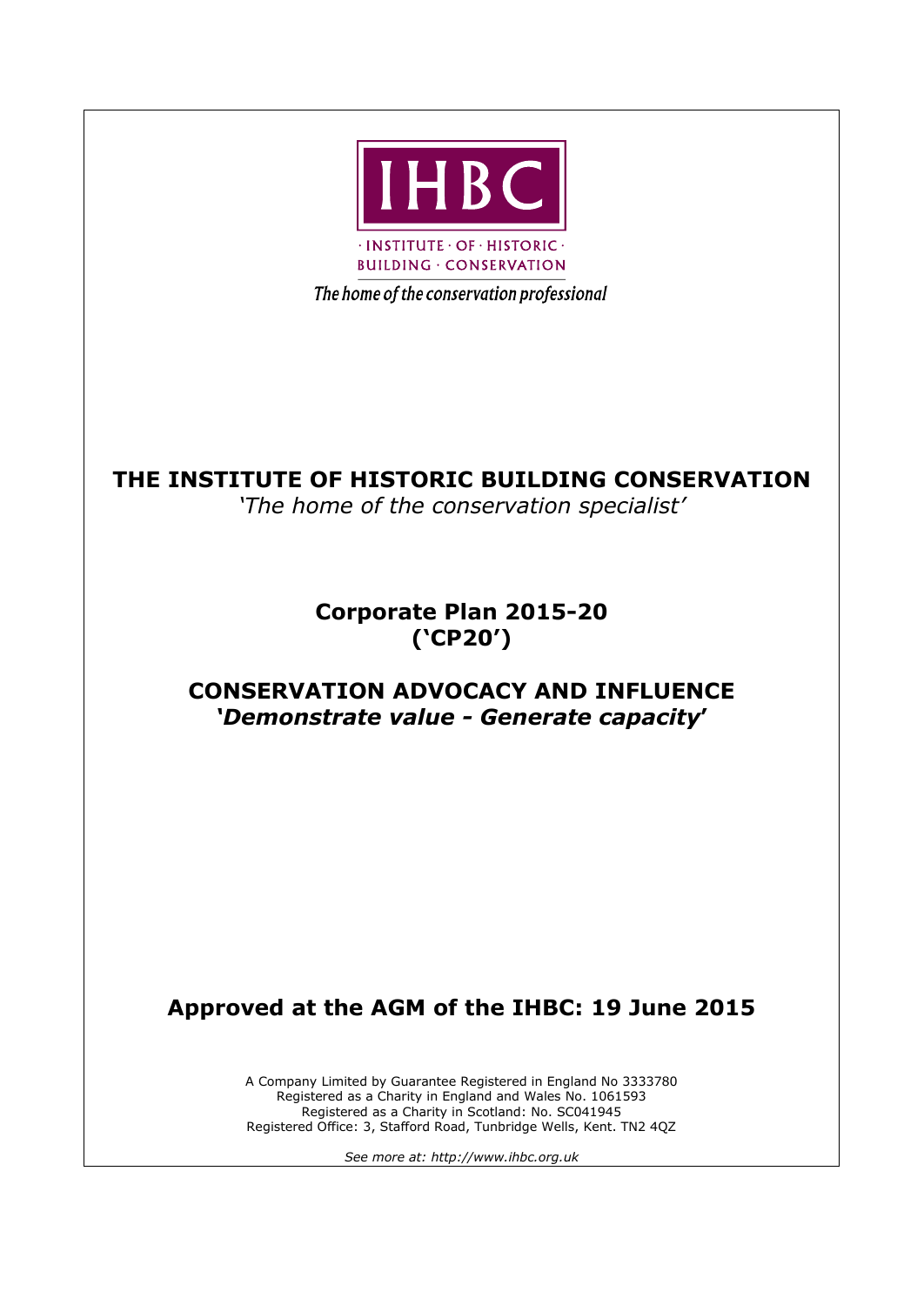#### **INTRODUCTION**

- 1. This is the corporate plan of The Institute of Historic Building Conservation (IHBC) for the period 2015-20, here abbreviated as 'CP20'.
- 2. The IHBC is the professional body for built and historic environment conservation specialists working within and beyond the UK.
- 3. CP20 outlines the IHBC's duties and obligations in the context of its wider corporate aspirations to support conservation, and identifies how the IHBC will respond to those aspirations in light of the institute's extensive engagement and collaboration with members, partner interests and relevant players.
- 4. CP20 will guide the IHBC over the coming years as it develops integrated responses to its aspirations while also continuing to serve its charitable and company objects, A to C, as follows and as in our draft Action Plan below:
	- A: Helping people
	- B: Helping conservation
	- C: Helping conservation specialists



**Illus. 1: Integration of the IHBC's objects**

- 5. The narrative for CP20 is 'Conservation Advocacy and Influence: Demonstrate value Generate capacity', to encourage our co-ordinated response to the issues raised by our membership, especially in recent internal surveys, and in wider sector analysis.
- 6. This narrative recognises that evidence-based statements on the value of conservation are the best way to underpin effective practice, standards and advocacy.

#### **CORE STATEMENTS**

- 7. Vision: what is to be achieved? The IHBC will be recognised within and beyond its operating sectors as the lead body supporting built and historic environment conservation practitioners, their specialist interests and ethical objectives.
- 8. Rationale: why seek such recognition? The future of historic fabric and places is best served by recognised and skilled conservation specialists supported by an informed, independent and ethical specialist body – the IHBC – dedicated to their skills development, career aspirations and ethical principles and objectives.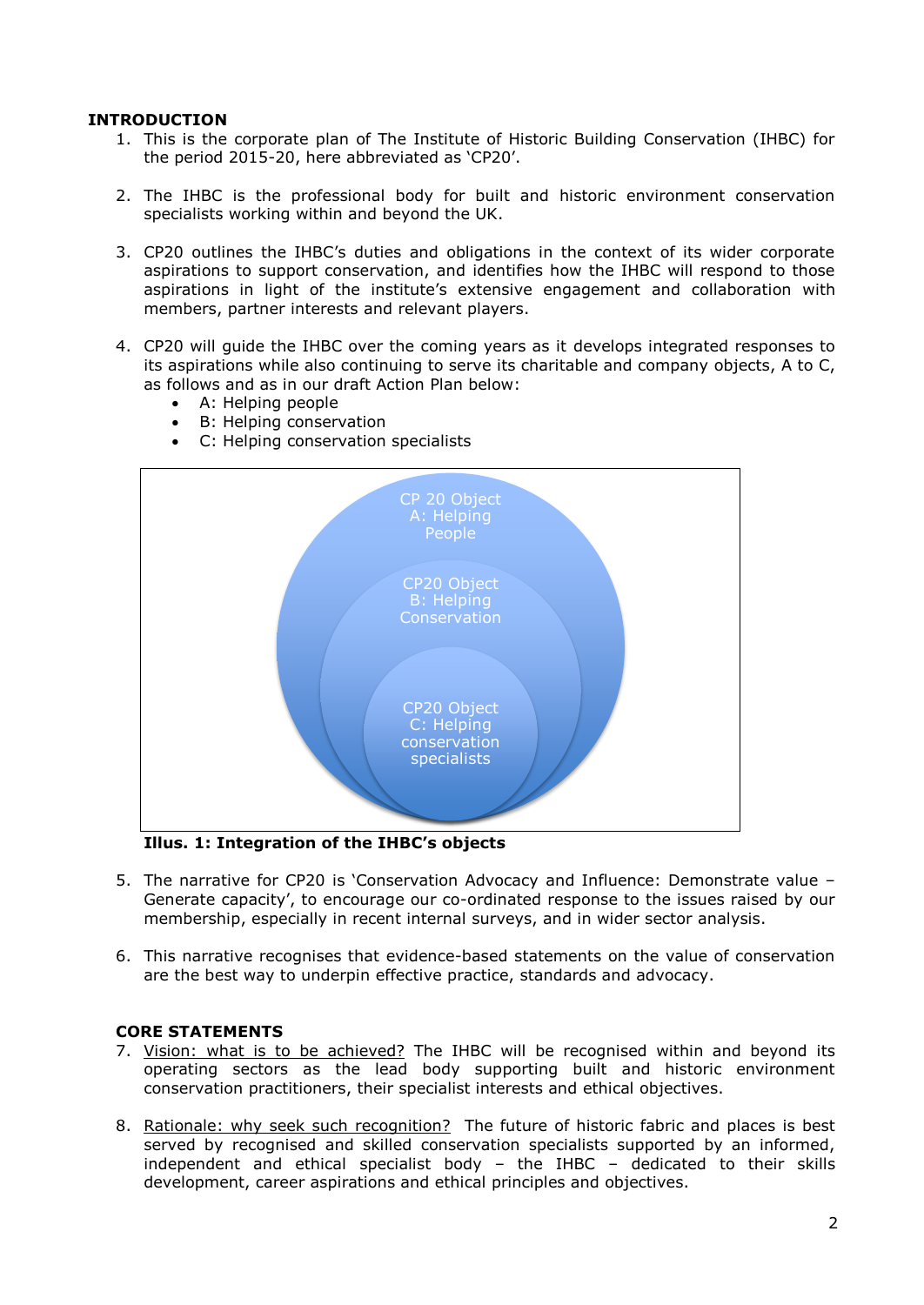- 9. Mission: how will we secure this recognition? Sustainable benefits for and from valued places demand the skills that IHBC members offer, so the IHBC's service should focus on the promotion of the value of the input of appropriately skilled members.
- 10. What is special about IHBC the Unique Selling Point (USP)? As the body that supports specialist interests in the conservation of valued and historic fabric and places, it is multidisciplinary by nature, interdisciplinary in scope, and captures pan-disciplinary aspirations through the collective of its membership.
- 11.Core strategy: The IHBC will focus operations on delivering the twin and complementary objectives of demonstrating value and generating capacity. As such the IHBC will:
	- Serve as a specialist hub and service provider for built and historic environment conservation support, and
		- Support a membership for whom conservation is:
			- i. Underpinned by ethics and standards
				- ii. Inspired by challenge and ambition, and
			- iii. Delivered through the informed, effective and sustainable management of change in places.

#### **THE IHBC**

- 12. Who we work for: The IHBC works to represent, regulate and support as appropriate anyone who contributes to the conservation of valued and historic fabric and places.
- 13. The IHBC and good conservation practice: The IHBC promotes good conservation practice by shaping relevant processes and practice across and within the disciplines that secure conservation outcomes. The institute operates these principles in the context of its model 'IHBC Conservation Cycle' as follows:



**Illus. 2: The IHBC's Conservation Cycle**

14. The IHBC works to the principle that the proper application of the right skills, at the right levels, and at the right points in the management of change, will secure the most effective and efficient conservation. These interdisciplinary, multidisciplinary, crossdisciplinary and pan-disciplinary aspects of conservation practice reinforce the Institute's responsibility to the interests of under-represented specialist interests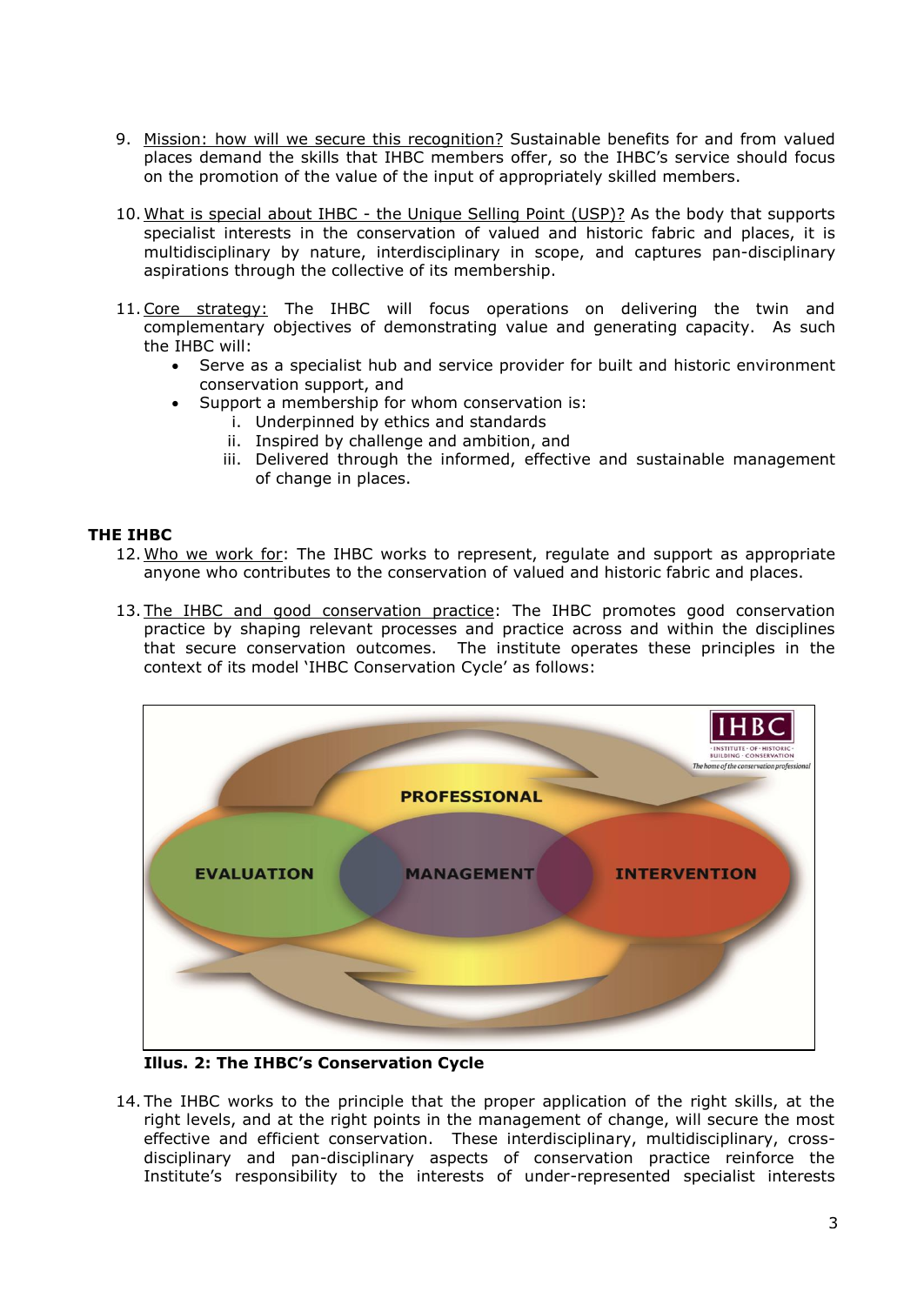relevant to conservation. Among these are conservation specialists in planning authorities and in the private sector; practitioners in disciplines and roles linked to conservation accreditation, as well those shaping conservation outcomes, including non-specialists, client bodies, commercial and political players and others.

- 15. Our roles: The IHBC operates in diverse roles, including as a:
	- a. Charity, serving the non-profit sector
	- b. Company, observing appropriate corporate standards including in the operation of its trading arm, IHBC Enterprises
	- c. Membership body, generating benefits for those subscribing to its services
	- d. Voluntary organisation, adding value to the society and the sector
	- e. Civic resource, encouraging sustainable public access to and enjoyment of the historic environment
	- f. Centre of expertise, offering advisory services and resources to specialists and the wider public as appropriate, providing information, guidance, technical knowledge, input into policy development and implementation
	- g. Research and advisory body, that promotes, shapes and as necessary implements research and related programmes, altogether operating as:
	- h. Specialist body supporting built and historic environment conservation interests, internationally recognised and respected, responsible for advising on, regulating and promoting sustainable practice standards by encouraging career progress and skills development and interacting with related disciplines in delivery of good conservation.
- 16.Sustainable development and the IHBC: The IHBC's work and its remit accord with the five principles of sustainable development as agreed by, and still in operation under, the UK and devolved governments and administrations. These are:
	- a. Living within environmental limits
	- b. Ensuring a strong, healthy and just society
	- c. Achieving a sustainable economy
	- d. Promoting good governance
	- e. Using sound science responsibly.

#### **CORPORATE PLAN 2020 - CP20: BACKGROUND AND CONTEXT**

- 17.Surveys of IHBC members in 2013 and 2014 have informed the development of CP20, and have confirmed or captured strong support for the IHBC's corporate strategy and progress to date, in particular CP10, our corporate plan for 2010-15, the predecessor to CP20. That endorsement runs alongside the wider sector consultations, initiatives and engagement with changes that have informed our forward plans and thinking, such as in:
	- a. England, for example Heritage 2020, the sector wide forward plan that, in key parts, the IHBC has helped shape, as well as the evolution of a built environment link-grouping, 'Place Alliance'
	- b. Scotland, attached to the development of the new body Historic Environment Scotland and associated work by Built Environment Forum Scotland (BEFS), of which the IHBC is a member, and
	- c. Wales and Northern Ireland, as new legislation and structures are developed in the context of very different legacies of heritage management and planning.

The overarching task for CP20, consequently, is to build on the success of the past in context of future ambitions and challenges. This demands integrating any new activities into what we are already doing, maintaining sustainable and cost-effective services and so 'do more, but lose nothing'.

- 18. The surveys and allied changes, implicitly and explicitly, highlighted the need for the new plan to build on our work to date, including to:
	- a. Continue developing and evolving existing corporate operations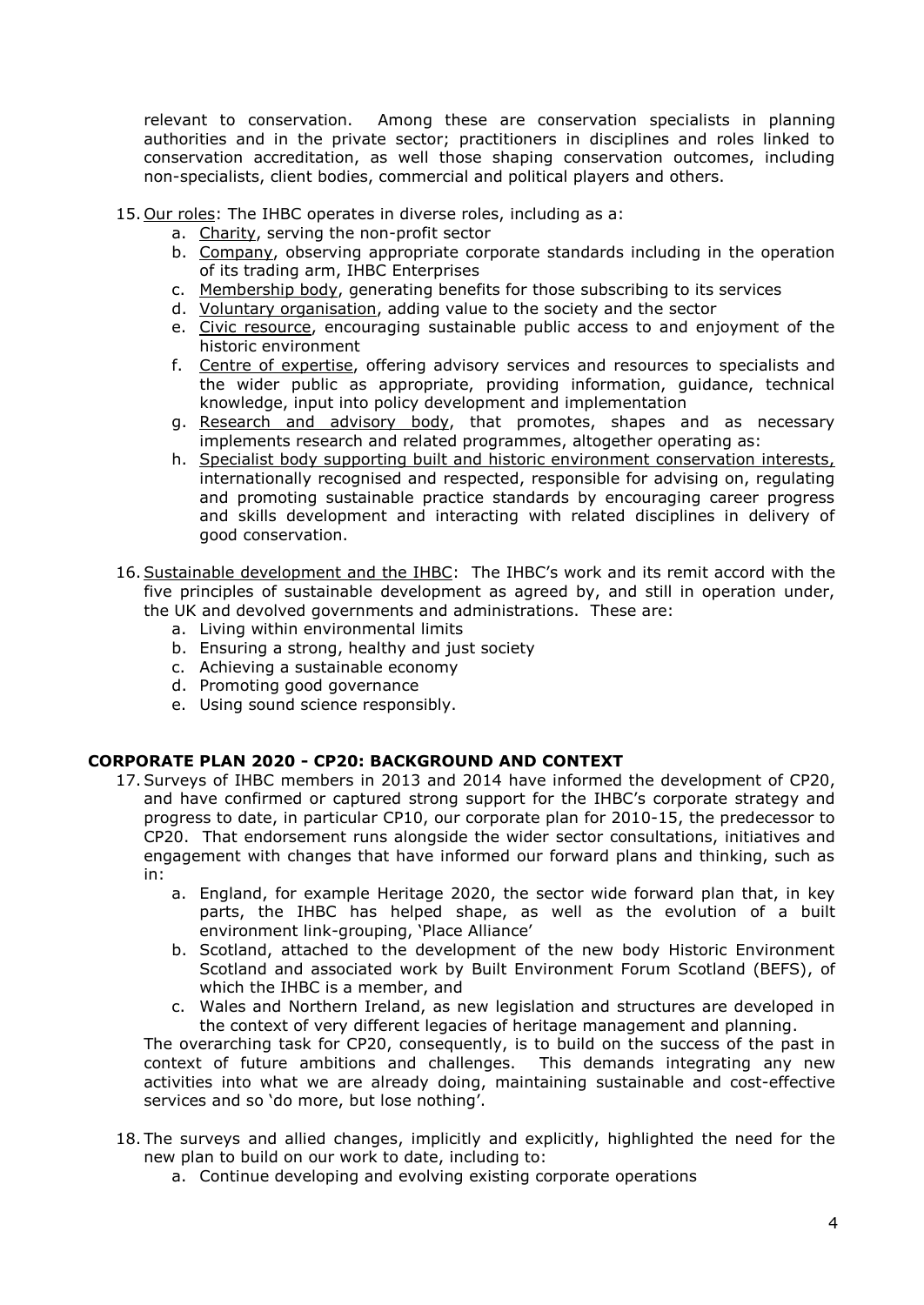- b. Continue to expand, extend and diversify both membership and income
- c. Extend further the operations of our trading arm, IHBC Enterprises
- d. Maintain and refine the executive National Office as a viable and sustainable operation integrated with the IHBC's wider voluntary resources and infrastructure
- e. Respond to received perceptions about the sector, building on achievements that include:
	- i. Leading the cross-sector response to England's Heritage 'White Paper', linking bodies that represented some ¼ million memberships across the UK (2008)
	- ii. Operating a functioning model for applied conservation skills, using the IHBC's Conservation Cycle to map between international and national conservation standards and models and the IHBC's Areas of Competence and its allied services (for example IHBC membership and course recognition) and as well as to help shape new services (for example in terms of additional benefits for IHBC-recognised conservation services listed under our 'HESPR' scheme)
	- iii. Developing innovative member services that raise conservation profile and standards, such as the integrated news service and research resource represented by the IHBC's 'NewsBlog' and linked email alert service
	- iv. Collaborating in the establishment of core tools in modern specialist practice, such as:
		- 1. Establishing the National Occupational Standard (NOS) in conservation: A cross-sector NOS for practice, written alongside planning, control and related standards
		- 2. Developing the new British Standard for building conservation, B.S. 7913.
- 19.Consequently, **principal priorities** identified by the surveys may be summarised as being to:
	- a. Maintain and refine current services to members and the sector, including through Branches and wider corporate operations
	- b. Deliver more effective advocacy and credible high-level representation to the highest levels of political and government operations
	- c. Enhance partnerships, and by extension, structures for collaborative working and strategic leadership, across the widest sector interests
	- d. Articulate and extend research in the context of the IHBC's substantial knowledge base and networks, particularly for the benefit of members and their work, developing and investing in research, advice, policy and information, including to establish a more substantial, evidence-based practice standards and advocacy all underpinned by effective access to relevant information.
- 20. Those surveys also indicated the **strategic challenges** that the organisation and its members faced, notably to:
	- a. Extend skills
	- b. Promote good practice
	- c. Enhance capacity
	- d. Access information
	- e. Facilitate education.
- 21. These **principle priorities** and **strategic challenges** above are listed across the columns in the CP20 matrix on page 4.
- 22. In light of the headline priorities and challenges listed in paragraphs 19 and 20 above, the **actions** for CP20, developed out of our existing plan, are summarised as being to:
	- a. Maintain and enhance services, and so continue the main areas of CP10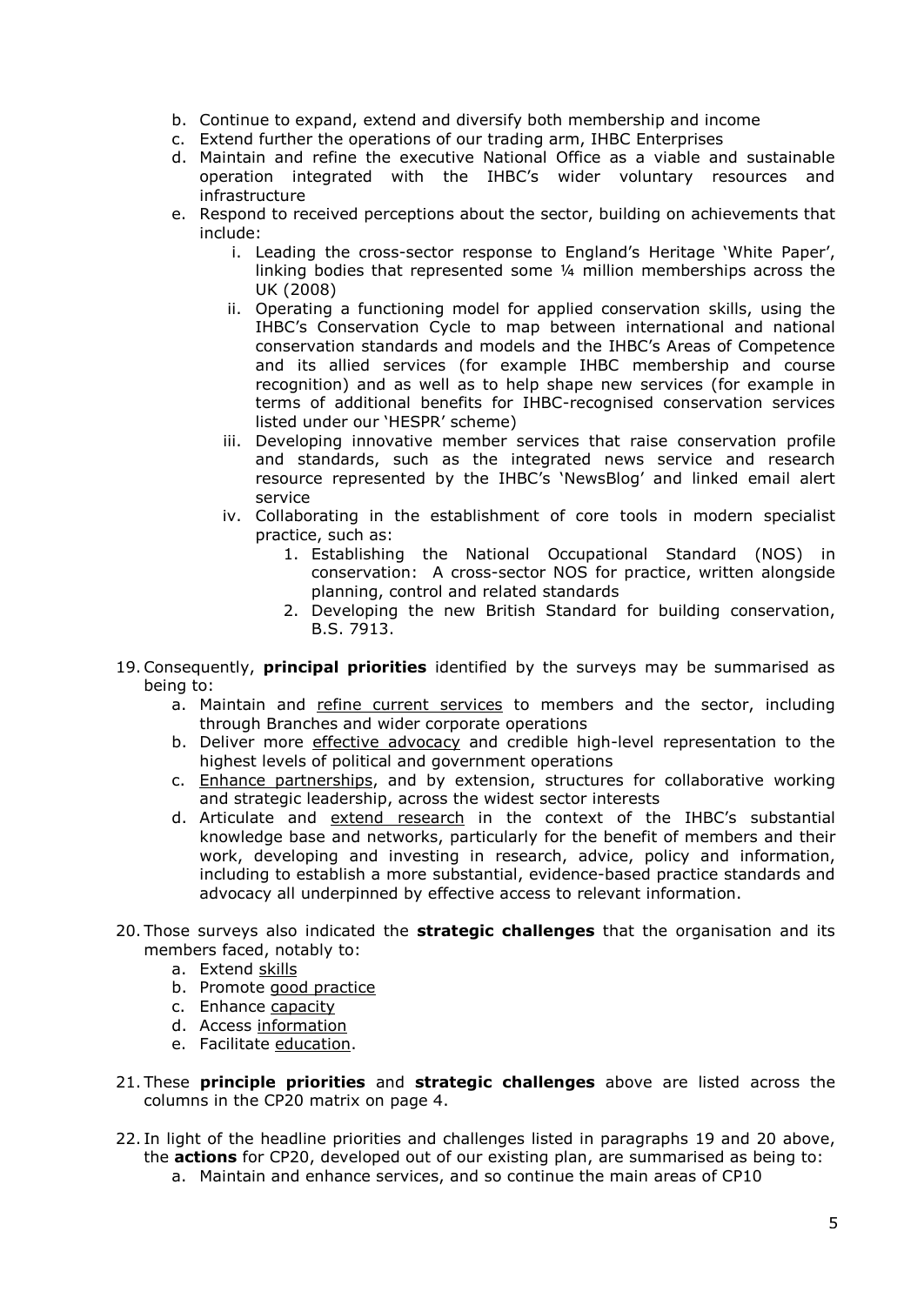- b. Integrate that priority with additional strategic areas of operation covering:
	- i. Structures: Though developments in governance and 'IHBC+' 'experimental evolution' strategy, to explore and promote a more diverse, inclusive and sustainable organisation that can effectively reflect and deliver on conservation in the built and historic environment
	- ii. Voluntary Capacity: Build on the potential of the LETS Liaison Officer role
	- iii. Standards: Consolidate Research capacity and credentials to underpin development of evidence-based standards
	- iv. Partnerships: Extend opportunities for collaboration across the full diversity of sector interests, through mechanisms such as formal memoranda as well as more informal arrangements and agreements
	- v. Services: Refine and generate practical, relevant, accessible and viable services, in particular taking advantage of our digital infrastructure and web-based resources
	- vi. Membership: Extend our support for those seeking IHBC accreditation.
- 23. New areas to target will evolve in line with operating environment and under the guidance of new governance structures attached to the development of IHBC+, and currently include:
	- a. Taxation: both general VAT and 'UK Heritage Tax Credits' for designated fabric
	- b. Local authority service standards: including kite-marking and benchmarking
	- c. Support for volunteers with heritage and civic interests: building links between non-specialist heritage users and the specialist conservation knowledge, using especially our strong legacy of Branch-driven CPD and related training events
	- d. Mainstreaming principles of conservation practice: to extend our influence across construction, commercial and development interests in ways that underpin the specialist standards of conservation practice
	- e. Generating political support: underpinned by evidence-based research into conservation values and benefits
	- f. Climate change mitigation: extending awareness and understanding of the potential of conservation practice standards to mitigate climate change impacts.
- 24. The actions and target areas above are captured under corresponding headings in the outline Action Plan for CP20, appended below. The headline Aims of the Action Plan are included in the CP20 matrix on page 7. These are modifications of corresponding aims for CP10, reflecting both CP20's continuity with CP10 as well as its new focus.

#### **FURTHER DEVELOPMENTS**

- 25. Following approval at the IHBC's 2015 AGM, a detailed programme of 'SMART' targets including regular sector-wide surveys - will be developed against our aims and actions, with lead roles ascribed as appropriate to officers, committees, Branches and the National Office, ensuring appropriate monitoring and oversight of delivery by the IHBC's trustees, officers and, supported by our evolving governance, all other IHBC members.
- 26. The Action Plan will be monitored at each meeting of trustees as well as annually, and the Corporate Plan as a whole will be reviewed from 2017.
- 27.As a complex organisation charged with supporting conservation in a rapidly-changing environment, the shaping, agreeing and implementation of CP20 as a flexible and responsive tool to guide decisions should ensure that the IHBC will play the most substantial role possible given its limited resources and the rapidly changing operating environment currently envisaged both for the institute and our members.

*The Institute of Historic Building Conservation 19 June 2015*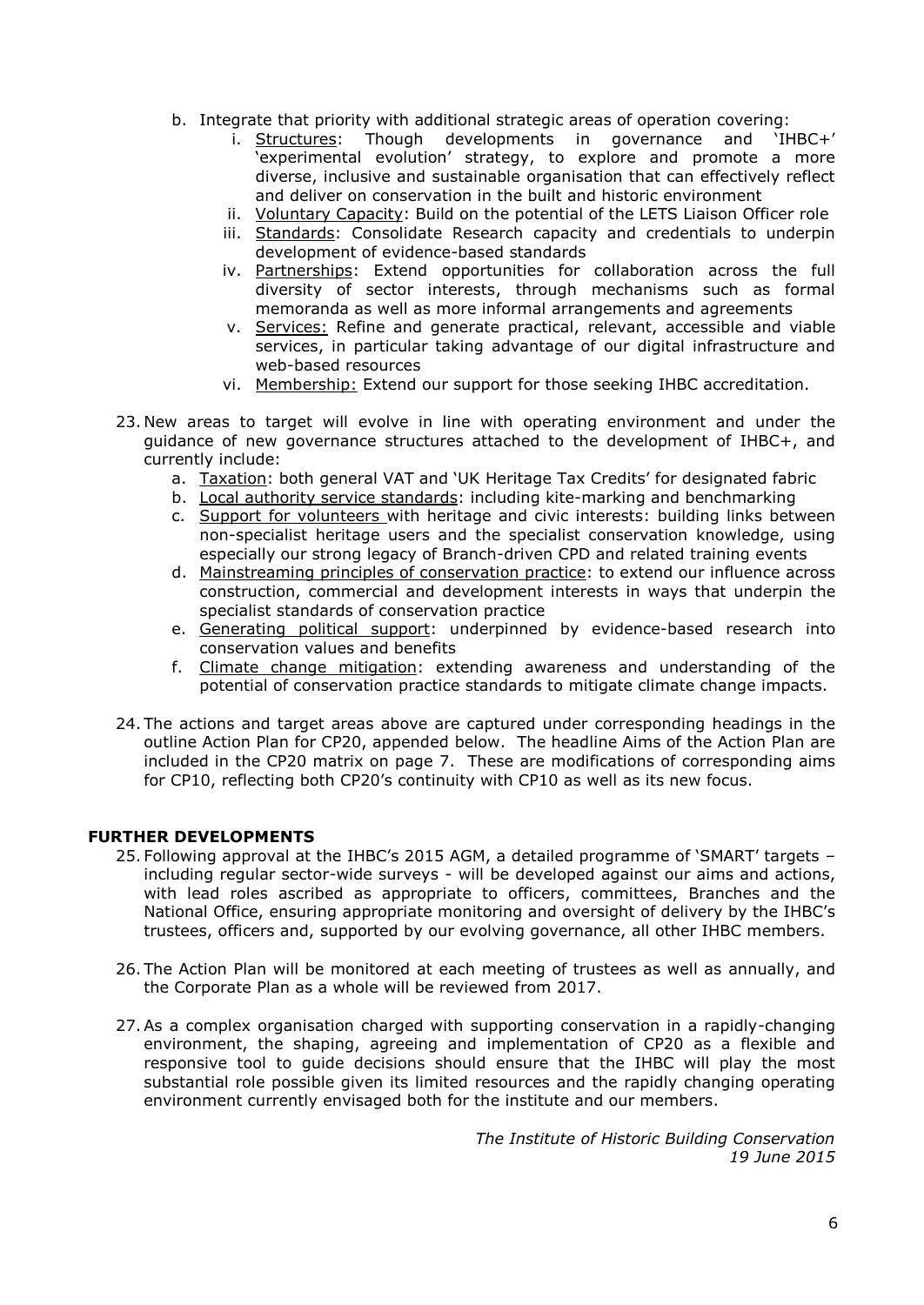| CPZ0: Matrix correlating 2015 and 2014 membership survey issues and CPZ0 |                 |           |          |          |               |            |             |               |           |
|--------------------------------------------------------------------------|-----------------|-----------|----------|----------|---------------|------------|-------------|---------------|-----------|
| →<br><b>Issues</b>                                                       | Priorities      |           |          |          |               | Challenges |             |               |           |
| (Based 2013 and                                                          | Refine          | Effective | Enhance  | Extend   | <b>Skills</b> | Good       | Capacity    | Informa-      | Education |
| <u>2014 surveys)</u>                                                     | current         | advocacy  | partner- | research |               | practice   |             | <u>tion</u>   |           |
|                                                                          | <u>services</u> |           | ships    |          |               |            |             | <u>access</u> |           |
| $\blacktriangleright$ CP20 Aims                                          |                 |           |          |          |               |            |             |               |           |
| (Action Plan)                                                            |                 |           |          |          |               |            |             |               |           |
| <b>Object A: Helping People</b>                                          |                 |           |          |          |               |            |             |               |           |
| A.1: Extend                                                              |                 |           | ۰        |          |               |            |             |               | ш         |
| resource and                                                             | ÷               |           |          |          |               |            | $\bigoplus$ |               |           |
| network potential                                                        |                 |           |          |          |               |            |             |               |           |
| of web services                                                          |                 |           |          |          |               |            |             |               |           |
| A.2: Empower                                                             |                 |           |          |          |               |            |             |               |           |
| <b>IHBC</b> members as                                                   |                 |           |          |          |               |            |             |               |           |
| volunteers                                                               |                 |           |          |          |               |            |             |               |           |
| A.3 Influence and                                                        |                 |           |          |          |               |            |             |               |           |
|                                                                          | ╋               |           |          |          |               |            |             |               |           |
| empower non-                                                             |                 |           |          |          |               |            |             |               |           |
| specialist and lay                                                       |                 |           |          |          |               |            |             |               |           |
| interests                                                                |                 |           |          |          |               |            |             |               |           |
| <b>Object B: Helping Conservation</b>                                    |                 |           |          |          |               |            |             |               |           |
| B.1: Extend                                                              |                 | ┻         |          |          |               | ┹          | ۰           |               |           |
| recognition of and                                                       |                 |           |          |          |               |            |             |               |           |
| support for IHBC                                                         |                 |           |          |          |               |            |             |               |           |
| conservation                                                             |                 |           |          |          |               |            |             |               |           |
| standards and                                                            |                 |           |          |          |               |            |             |               |           |
| services                                                                 |                 |           |          |          |               |            |             |               |           |
| B.2: Lead and                                                            | ┹               |           |          |          |               |            |             | ▟▙            |           |
| support heritage                                                         |                 |           |          |          |               |            |             |               |           |
| sector learning,                                                         |                 |           |          |          |               |            |             |               |           |
| education training                                                       |                 |           |          |          |               |            |             |               |           |
| and standards                                                            |                 |           |          |          |               |            |             |               |           |
| B.3: Consolidate                                                         |                 |           |          | ╋        |               |            |             | ♣             |           |
| research base for                                                        |                 |           |          |          |               |            |             |               |           |
| expert, evidence-                                                        |                 |           |          |          |               |            |             |               |           |
| based advocacy                                                           |                 |           |          |          |               |            |             |               |           |
|                                                                          |                 |           |          |          |               |            |             |               |           |
| <b>Object C: Helping Conservation Specialists</b>                        |                 |           |          |          |               |            |             |               |           |
| C.1: Underpin                                                            | ╋               | ╋         |          | ╋        | ╋             | ╋          |             |               |           |
| members' skills                                                          |                 |           |          |          |               |            |             |               |           |
| using regulation,                                                        |                 |           |          |          |               |            |             |               |           |
| accreditation,                                                           |                 |           |          |          |               |            |             |               |           |
| certification and                                                        |                 |           |          |          |               |            |             |               |           |
| advice etc. across                                                       |                 |           |          |          |               |            |             |               |           |
| public and private                                                       |                 |           |          |          |               |            |             |               |           |
| sectors                                                                  |                 |           |          |          |               |            |             |               |           |
| C.2: Extend                                                              |                 |           |          |          |               |            |             |               |           |
| member-specific                                                          | ÷               | ╋         | ٠        | ╋        | +             |            | ÷           | ♣             |           |
| services and                                                             |                 |           |          |          |               |            |             |               |           |
| benefits                                                                 |                 |           |          |          |               |            |             |               |           |
| C.3: Refine                                                              |                 |           |          |          |               |            |             |               |           |
| governance and                                                           | ╋               | ╋         | ╋        |          |               |            | ф           |               | ÷         |
| management                                                               |                 |           |          |          |               |            |             |               |           |
|                                                                          |                 |           |          |          |               |            |             |               |           |

### **CP20: Matrix correlating 2013 and 2014 membership survey issues and CP20**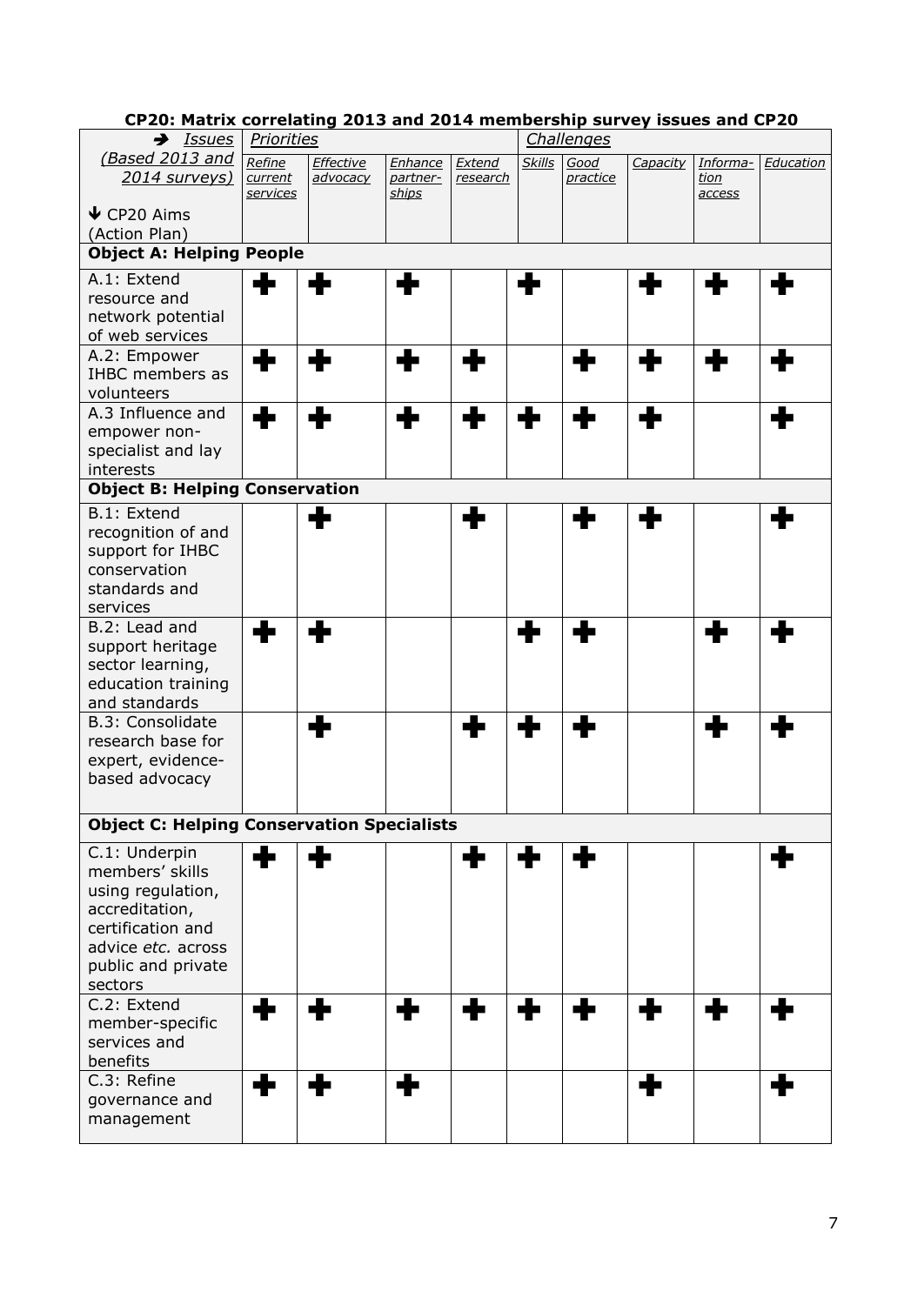|      | <b>Object A: Helping people:</b>                                                                                                                                                                                                                                                                                                        |                                                                                                                                                                                                                                                                                                                                                                                                                                                                                                                                                                                                                                                                                                                                                                                                                                                                                                                                                                                                                                                                                                                                                                                  |
|------|-----------------------------------------------------------------------------------------------------------------------------------------------------------------------------------------------------------------------------------------------------------------------------------------------------------------------------------------|----------------------------------------------------------------------------------------------------------------------------------------------------------------------------------------------------------------------------------------------------------------------------------------------------------------------------------------------------------------------------------------------------------------------------------------------------------------------------------------------------------------------------------------------------------------------------------------------------------------------------------------------------------------------------------------------------------------------------------------------------------------------------------------------------------------------------------------------------------------------------------------------------------------------------------------------------------------------------------------------------------------------------------------------------------------------------------------------------------------------------------------------------------------------------------|
| Aims |                                                                                                                                                                                                                                                                                                                                         | Actions                                                                                                                                                                                                                                                                                                                                                                                                                                                                                                                                                                                                                                                                                                                                                                                                                                                                                                                                                                                                                                                                                                                                                                          |
| A.1  | <b>Extend resource and</b><br>network potential of<br>web services:<br>Maintain and enhance<br>the Web site to<br>underpin access to<br>IHBC resources and<br>capacity<br>2020 Key Aims<br>Extend IHBC's 'local<br>and global' reach<br>and impacts<br>Increase impact by<br>improving services<br>and benefits                         | Core delivery strategy: Extend web and digital services and networks<br>Develop web-based resources, capacity and networks that combine local relevance with global<br>application while remaining accessible and financially sustainable.<br><b>Ongoing</b><br>• Maintain and update web content and resources (for example the 'IHBC Jobs etc.' resource)<br>Maintain and update NewsBlogs and e-mail alert service<br>Refine public access to web-based resources including advice, policy, enquiries and related areas<br>• Articulate global conservation relevance and interests<br><b>CP20 specific</b><br>• Promote 'IHBC Jobs etc.' site as resource for recruitment, including trustees etc.<br>• Refine access to digital resources and linked new benefits to enhance value and impact of IHBC<br>• Extend and refine reach of and access to social and digital resources and tools<br>• Deliver the 'Caring for your home' online resource as accessible tool for public use                                                                                                                                                                                        |
| A.2  | <b>Empower IHBC</b><br>members as<br>volunteers: Maintain<br>and develop support<br>for volunteers to<br>maximise voluntary<br>capacity<br>2020 Key Aims<br>Maintain and<br>$\bullet$<br>enhance member<br>services<br>• Integrate corporate<br>and volunteer<br>management and<br>support so as to<br>improve capacity<br>and outcomes | Core delivery strategy: Integrate 'IHBC+' and 'LETS' Liaison Officer initiatives<br>Implement and deliver on lessons of 'IHBC+' to extend volunteer access to IHBC operations and<br>management, while also enhancing the 'LETS' role, guided by regular member and sector feedback.<br><b>Ongoing</b><br>• Embed 'LETS' Liaison Officer capacity-building across mainstream IHBC operations<br>Maintain and develop member and sector surveys to monitor progress<br>Hold annual Branch Connection Days<br>Extend research infrastructure (including Research notes) to encourage volunteers to shape,<br>inform and as appropriate produce research and guidance documents<br>• Explore potential for CapacityBuild as an economically viable voluntary sector resource to enhance<br>public access to IHBC's networks<br>• Re-visit potential of Honorary Associates<br>. Maintain on-line advocacy resources to help volunteers engage with political issues<br><b>CP20 specific</b><br>• Recast support infrastructure (promotion, policy and management) of voluntary activities<br>Review and re-evaluate structures to maximise potential for membership involvement and |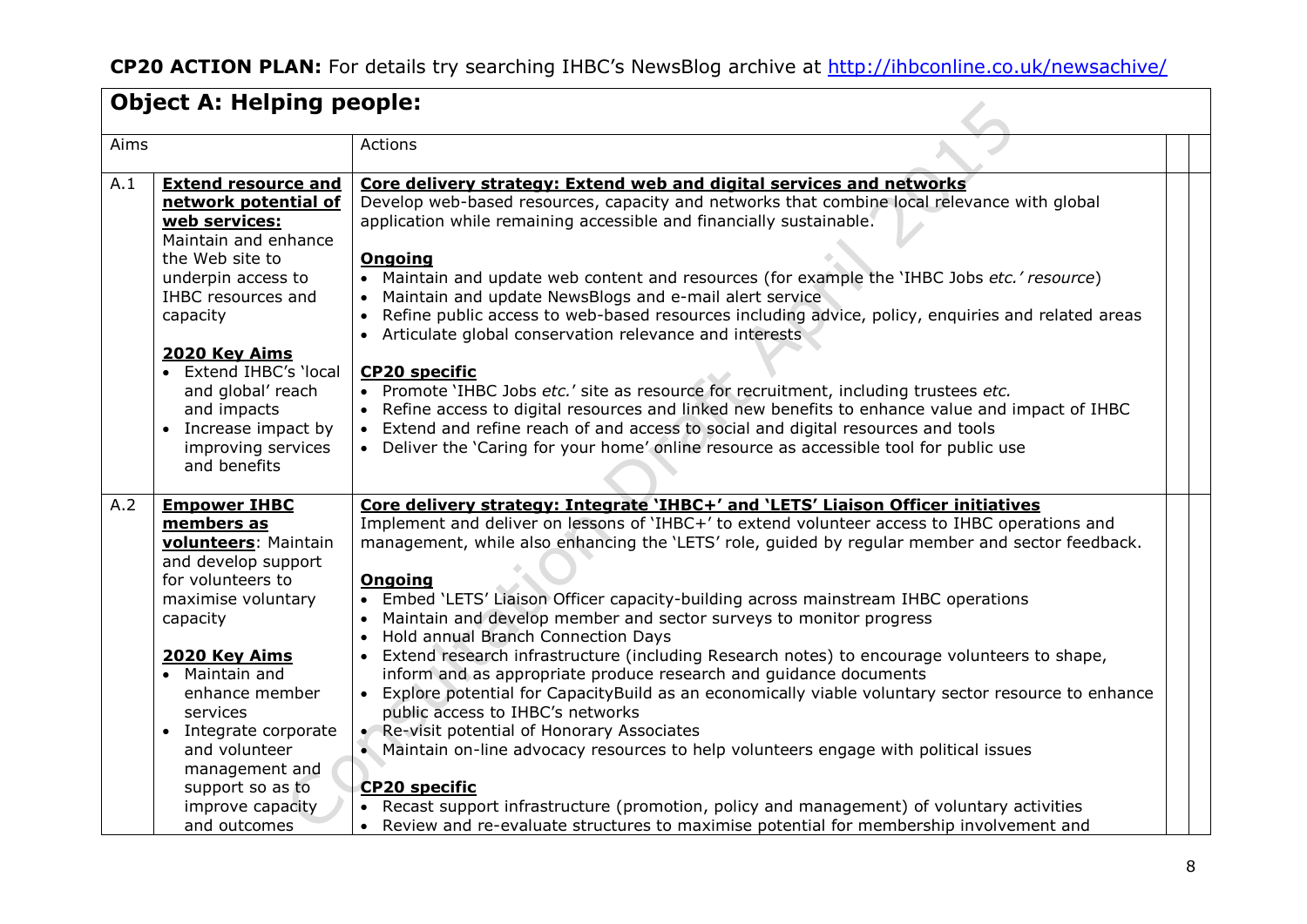|     | Maintain focus on<br>service standards<br>using regular<br>survey feedback                                                                                                                                                                                                                                                                                                                                                                                                                                                                                                | contributions<br>• Maintain support for development of web resources for Branches<br>· Establish infrastructure for managing member-linked networks (organisational representation etc.)                                                                                                                                                                                                                                                                                                                                                                                                                                                                                                                                                                                                                                                                                                                                                                                                                                                                                                                                                                                                                                                                                                                                                                                                                                                                                                                                                                                                                                                                                                                                                                                                                                                                                                                                                                                                                                                                      |  |
|-----|---------------------------------------------------------------------------------------------------------------------------------------------------------------------------------------------------------------------------------------------------------------------------------------------------------------------------------------------------------------------------------------------------------------------------------------------------------------------------------------------------------------------------------------------------------------------------|---------------------------------------------------------------------------------------------------------------------------------------------------------------------------------------------------------------------------------------------------------------------------------------------------------------------------------------------------------------------------------------------------------------------------------------------------------------------------------------------------------------------------------------------------------------------------------------------------------------------------------------------------------------------------------------------------------------------------------------------------------------------------------------------------------------------------------------------------------------------------------------------------------------------------------------------------------------------------------------------------------------------------------------------------------------------------------------------------------------------------------------------------------------------------------------------------------------------------------------------------------------------------------------------------------------------------------------------------------------------------------------------------------------------------------------------------------------------------------------------------------------------------------------------------------------------------------------------------------------------------------------------------------------------------------------------------------------------------------------------------------------------------------------------------------------------------------------------------------------------------------------------------------------------------------------------------------------------------------------------------------------------------------------------------------------|--|
| A.3 | <b>Influence and</b><br>empower non-<br>specialist and lay<br>interests: Promote<br>wider public (lay), and<br>non-conservation<br>specialist awareness of<br>the benefits of<br>conservation<br>2020 Key Aims<br>• Integrate potential<br>and benefits of lay<br>and non-<br>conservation<br>specialist interests<br>(political and civic;<br>client, user and<br>partner bodies) into<br>operations and<br>services<br>• Extend and adapt<br>training resources<br>to facilitate non-<br>conservation<br>specialist and lay<br>use<br>Apply lessons in lay<br>$\bullet$ | Delivery strategy: Extend access to benefits and services<br>Encourage recognition and embedding of conservation principles, standards and practice across<br>mainstream non-conservation specialist practice and processes as well as in lay interests, including<br>prospective client bodies (owners; stockholders etc.), with priorities for action in: Access; Inclusion;<br>Diversity; Sustainability; Health and Biodiversity.<br><b>Ongoing</b><br>• Maintain and extend 'TeamStarter' programme (incorporating opportunities for Associates)<br>Re-cast 'WebStarter' programme themes specifically for civic, citizen and other lay interests<br>Host and co-host parliamentary and related events highlighting sustainable values in conservation<br>Refine consultations panel operations in line with CP20<br>Extend representation within and across the IHBC<br>• Maintain and extend open 'social networking' in line with CP20<br><b>CP20 specific</b><br>• Recast 'peripatetic' Council strategy for Committee implementation<br>• Recast infrastructure of partnership and influence, including tools for collaboration such as<br>Memoranda of Understanding (MOUs) and representation on partner organisations and networks<br>• Review implementation of 'Honorary Associates' initiative<br>Establish framework for 'non-specialist' practitioners and lay interest access to IHBC services<br>Formalise links with select 'Green' and related environment bodies<br>Progress 'Oxford project' on skilled volunteers (http://ihbconline.co.uk/newsachive/?p=8852)<br>• Contribute to the 'Mainstream' strategy in Scotland's Historic Environment Strategy<br>• Articulate conservation priorities in NHPP/Heritage 2020 programme (England)<br>Promote Wales Historic Environment Network or equivalent<br>Explore link body equivalences to BEFS etc. for Northern Ireland and beyond<br>• Enhance links to Farrell-linked 'PLACE' initiative<br>• Implement 'Caring for your home' resource, building on relevant links and services |  |
|     | skills support from<br>'Oxford Project'                                                                                                                                                                                                                                                                                                                                                                                                                                                                                                                                   |                                                                                                                                                                                                                                                                                                                                                                                                                                                                                                                                                                                                                                                                                                                                                                                                                                                                                                                                                                                                                                                                                                                                                                                                                                                                                                                                                                                                                                                                                                                                                                                                                                                                                                                                                                                                                                                                                                                                                                                                                                                               |  |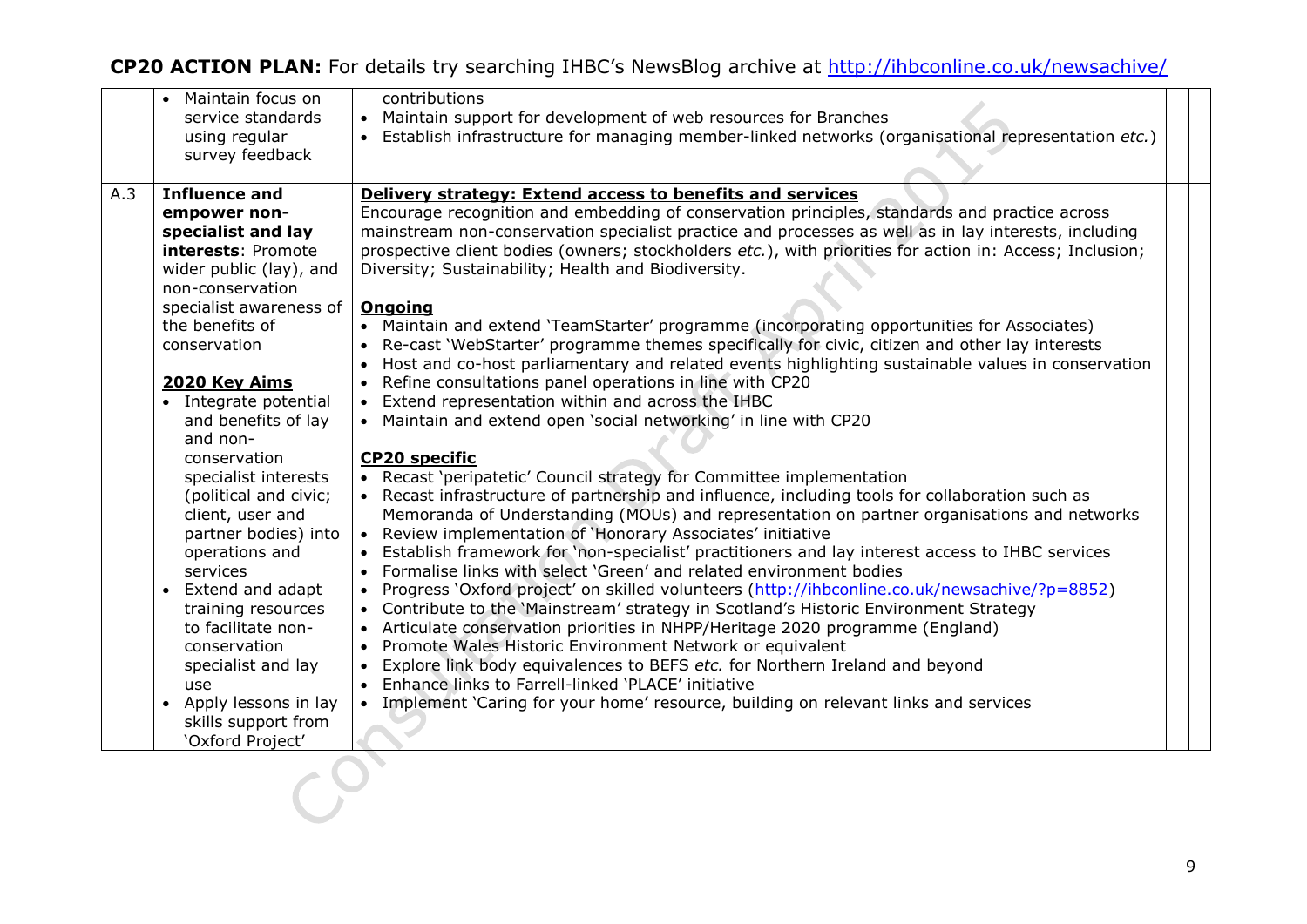|     | <b>Object B: Helping conservation</b>                                                                                                                                                                                                                                                                                                                                                                                                                                  |                                                                                                                                                                                                                                                                                                                                                                                                                                                                                                                                                                                                                                                                                                                                                                                                                                                                                                                                                                                                                                                                                                                                                                                                                                                                                                 |
|-----|------------------------------------------------------------------------------------------------------------------------------------------------------------------------------------------------------------------------------------------------------------------------------------------------------------------------------------------------------------------------------------------------------------------------------------------------------------------------|-------------------------------------------------------------------------------------------------------------------------------------------------------------------------------------------------------------------------------------------------------------------------------------------------------------------------------------------------------------------------------------------------------------------------------------------------------------------------------------------------------------------------------------------------------------------------------------------------------------------------------------------------------------------------------------------------------------------------------------------------------------------------------------------------------------------------------------------------------------------------------------------------------------------------------------------------------------------------------------------------------------------------------------------------------------------------------------------------------------------------------------------------------------------------------------------------------------------------------------------------------------------------------------------------|
| Aim |                                                                                                                                                                                                                                                                                                                                                                                                                                                                        | Action                                                                                                                                                                                                                                                                                                                                                                                                                                                                                                                                                                                                                                                                                                                                                                                                                                                                                                                                                                                                                                                                                                                                                                                                                                                                                          |
| B.1 | <b>Extend recognition of</b><br>and support for IHBC<br>conservation standards<br>and services: Expand<br>awareness and recognition<br>of specialist<br>interdisciplinary<br>conservation standards<br>2020 Key Aims<br>• Raise profile of IHBC<br>member and sector<br>activities, services and<br>benefits<br>Raise awareness of<br><b>IHBC Associate member</b><br>criteria as step towards<br>multidisciplinary<br>conservation<br>accreditation as Full<br>Member | Delivery Strategy: Use 'IHBC+' to generate lessons in developing sector awareness,<br>understanding, collaboration and integration<br>Maintain and enhance heritage networks and communications that support awareness and profile<br>of skills sets of IHBC members and supporters, using strategies in A3 as appropriate.<br><b>Ongoing</b><br>• Maintain and promote accredited member listing<br>• Maintain and promote HESPR scheme<br>• Establish HESPR as the key resource for clients seeking relevant conservation specialists,<br>including tough the 'caring for your home' online resource'<br><b>CP20 specific</b><br>• Raise awareness and understanding across networks and partner bodies of the character and<br>value of IHBC membership criteria, and related standards, roles and activities<br>• Secure formal recognition by partner bodies of IHBC's membership criteria and standards<br>(including National Occupational Standards and British Standard 7913)<br>• Encourage multidisciplinary skills and accreditation across IHBC membership and networks<br>• Highlight value of tax relief for relevant professional and specialist memberships<br>• Explore chartering in built and historic environment conservation as a benefit to the IHBC and<br>our members |
| B.2 | <b>Lead and support</b><br>heritage sector<br>learning, education<br>training and standards:<br>Maintain and enhance<br>heritage sector awareness<br>of IHBC's conservation<br>education and training<br>resources and capacity<br>2020 Key Aims<br><b>Extend awareness of</b><br><b>IHBC's conservation</b>                                                                                                                                                           | <b>Delivery strategy: Integrate LETS Liaison Officer role with practitioner support services</b><br>Maintain, enhance and extend current services, guidance, benefits, support and opportunities,<br>including proportionate public accessibility as informed by sector and member feedback.<br><b>Ongoing</b><br>• Maintain publications: Context; Yearbook; Research Notes; Guidance Notes etc<br>• Annual Schools and associated actions, for example School partners and sponsors<br>• Maintain School 'Fringe' events or equivalent (including Council+)<br>Maintain and enhance Gus Astley Annual Student Award (GASA)<br>• Maintain access to jobs opportunities and employment data<br>• TeamStarter (including recasting WebStarter for new audiences)<br>• Maintain Conservation Course Connection Days, and support and services for recognition<br>• Integrate interdisciplinary National Occupational Standards etc. with mainstream                                                                                                                                                                                                                                                                                                                                               |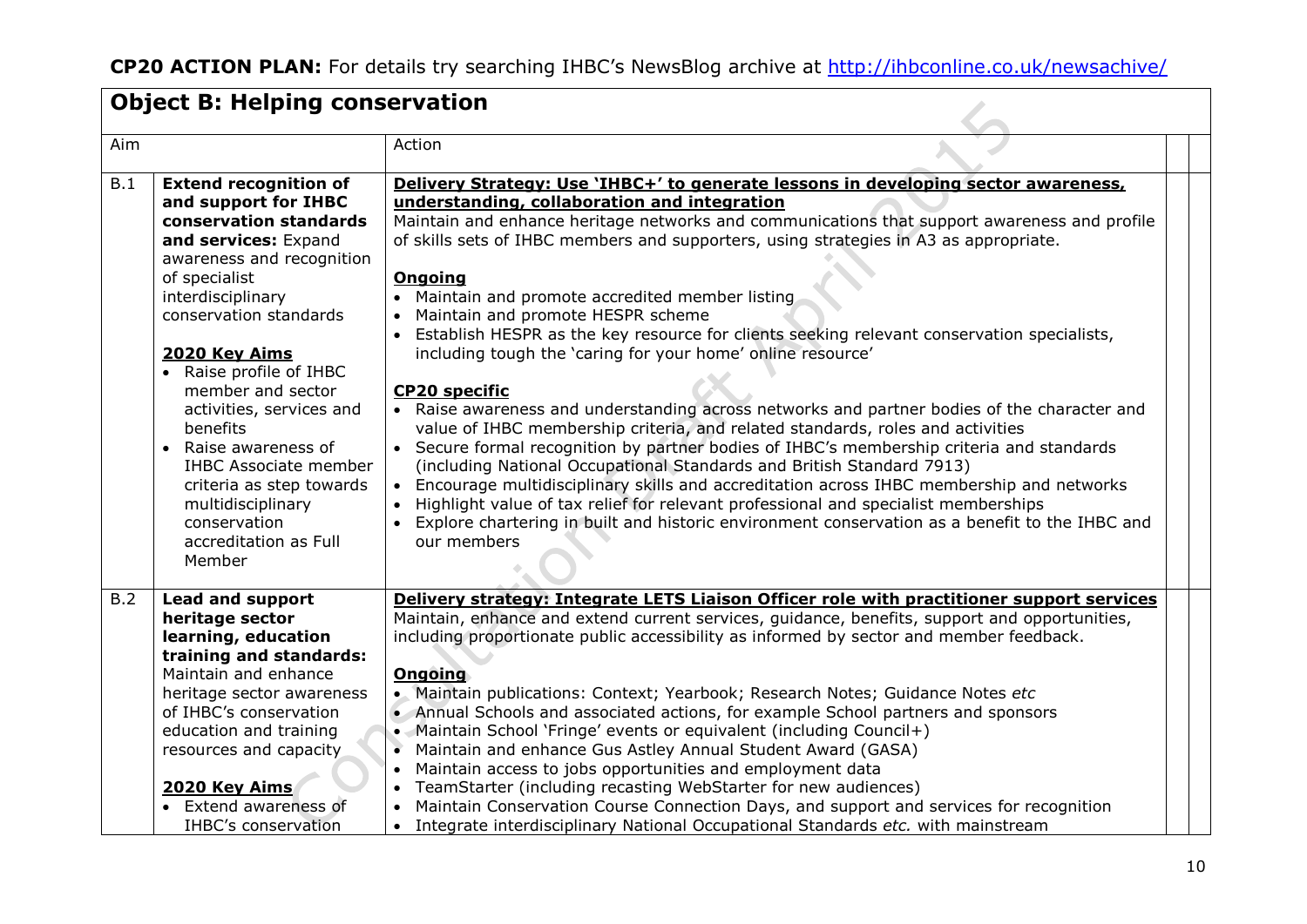|     | activities, resources and<br>standards<br>• Extend infrastructure for<br>collaboration including<br>through memoranda of<br>understanding                                                                                                                                                                                                                                                                                                                                                                                                                  | development, management and heritage-related practice<br>• Enhance web guidance<br>• Enhance guidance to prospective members<br>• Establish protocols to secure HESPR as an indicator in assessing sector needs and priorities.<br><b>CP20 specific</b><br>• Agree a 'training priorities framework' across committee, Branch and other infrastructure<br>Develop sector strategy to identify training needs and priorities<br>Promote practice standards etc. by creating an accessible online resource for practitioners<br>Refine services, informed by member and sector feedback<br>• Explore targeted support for Conservation Officer Groups (COGs)<br>• Recast online publications and related resources in line with CP20 principles<br>• Extend corporate links and partnerships to enhance membership standards and benefits                                                                                                                                                                                                                                                                                                                                                                                                                                                                                                                                                                                                                                                                                                                                                                                 |  |
|-----|------------------------------------------------------------------------------------------------------------------------------------------------------------------------------------------------------------------------------------------------------------------------------------------------------------------------------------------------------------------------------------------------------------------------------------------------------------------------------------------------------------------------------------------------------------|-------------------------------------------------------------------------------------------------------------------------------------------------------------------------------------------------------------------------------------------------------------------------------------------------------------------------------------------------------------------------------------------------------------------------------------------------------------------------------------------------------------------------------------------------------------------------------------------------------------------------------------------------------------------------------------------------------------------------------------------------------------------------------------------------------------------------------------------------------------------------------------------------------------------------------------------------------------------------------------------------------------------------------------------------------------------------------------------------------------------------------------------------------------------------------------------------------------------------------------------------------------------------------------------------------------------------------------------------------------------------------------------------------------------------------------------------------------------------------------------------------------------------------------------------------------------------------------------------------------------------|--|
| B.3 | <b>Consolidate research</b><br>base for expert,<br>evidence-based<br>advocacy: Produce<br>independent information<br>resources and tools,<br>including evidence-based<br>standards, guidance and<br>specifications, to advise on<br>effective, sustainable<br>conservation in the built<br>and historic environment<br>2020 Key Aims<br>• Consolidate expert<br>conservation-specific<br>research credentials in<br>both public and private<br>sector<br>• Develop 'research and<br>influencing' role through<br>collective events,<br>notably tax reliefs | Delivery strategy: 'Advocacy: Demonstrate Value - Generate capacity'<br>Establish IHBC's role as a expert specialist research body uniquely able to advise on conservation<br>practice, while shaping policy by bringing research into the political domain through advocacy.<br><b>Ongoing</b><br>Maintain and enhance Research note and Guidance notes strategy<br>Develop and extend Local Authority capacity and practice research, including benchmarks etc.<br>• Maintain the HESPR annual survey and the database it generates<br>• Develop and maintain database of tenders for the HESPRR<br>• Develop and maintain IHBC's jobs resource and database<br>• Maintain a regular programme of 'horizon-scanning' strategy, of surveys and engagement,<br>including with HESPR members.<br>• Survey sector to establish sector awareness and effectiveness of IHBC<br><b>CP20 specific</b><br>• Specify, in partnership as appropriate, values of having dedicated and proportionate<br>conservation skills within all operations that impact on the historic environment<br>• Establish credible and verifiable research credentials for IHBC - including for relevant advisory<br>services - to underpin advocacy and representation, such as expert IHBC papers and related<br>services and projects that offer advice on conservation service provision and standards<br>• Explore funding for IHBC Education post or related<br>Develop a strategy to deliver effective advocacy based on research outcomes, testing its<br>implementation with a programme focussed on generating heritage-linked tax relief |  |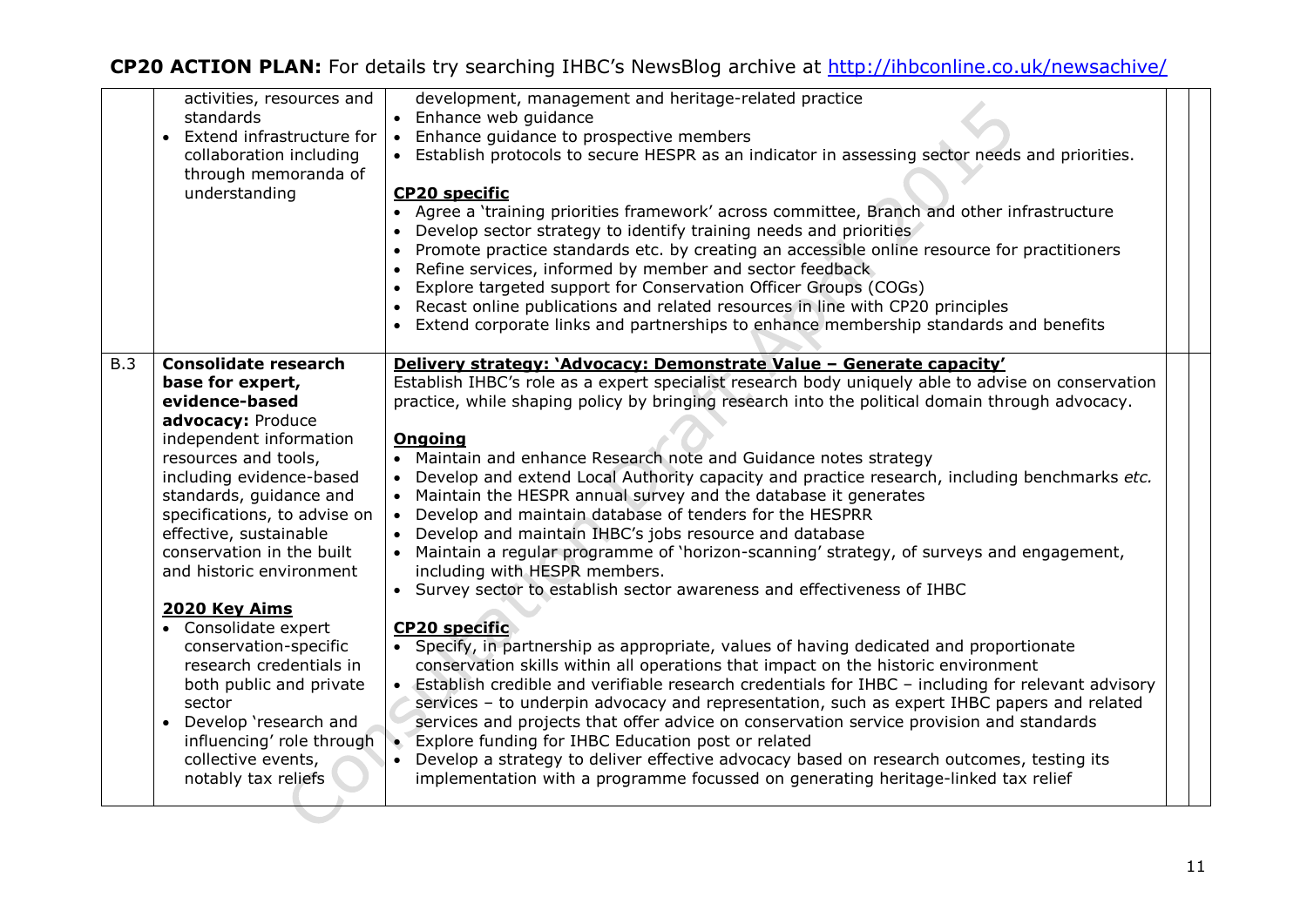|                  |                                                                                                                                                                                                                                                                                                                                                                                                                         | <b>Object C: Helping conservation specialists</b>                                                                                                                                                                                                                                                                                                                                                                                                                                                                                                                                                                                                                                                                                                                                                                                                                                                                                                                                                                                                                                                                                                                                                                                                                                                                                          |
|------------------|-------------------------------------------------------------------------------------------------------------------------------------------------------------------------------------------------------------------------------------------------------------------------------------------------------------------------------------------------------------------------------------------------------------------------|--------------------------------------------------------------------------------------------------------------------------------------------------------------------------------------------------------------------------------------------------------------------------------------------------------------------------------------------------------------------------------------------------------------------------------------------------------------------------------------------------------------------------------------------------------------------------------------------------------------------------------------------------------------------------------------------------------------------------------------------------------------------------------------------------------------------------------------------------------------------------------------------------------------------------------------------------------------------------------------------------------------------------------------------------------------------------------------------------------------------------------------------------------------------------------------------------------------------------------------------------------------------------------------------------------------------------------------------|
| Aim              |                                                                                                                                                                                                                                                                                                                                                                                                                         | Action                                                                                                                                                                                                                                                                                                                                                                                                                                                                                                                                                                                                                                                                                                                                                                                                                                                                                                                                                                                                                                                                                                                                                                                                                                                                                                                                     |
| $\overline{C.1}$ | Underpin members'<br>skills using regulation,<br>accreditation,<br>certification and advice<br>etc. across public and<br>private sectors<br>2020 Key Aims:<br>Enhance support for<br>conservation<br>accreditation processes<br>Develop, monitor and<br>regulate professional<br>standards etc.<br>Extend HESPR as a<br>private sector resource<br>Support employment<br>and career progress tied<br>to IHBC membership | Delivery strategy: Manage membership standards<br>Maintain and enhance practice standards in conjunction with disciplinary processes.<br><b>Ongoing</b><br>• Maintain and enhance membership applications processes and standards, including Full,<br>Associate and Affiliate<br>• Maintain and enhance infrastructure for disciplinary procedures including guidance and<br>standards<br>• Maintain and enhance CPD review processes<br>• Maintain and promote HESPR membership and benefits<br>• Enhance annual HESPR member surveys to evaluate satisfaction and state of sector<br>• Adopt standards from relevant bodies as required<br><b>CP20 specific</b><br>• Recognising the emphatic multidisciplinary nature of the IHBC membership, explore<br>partnership opportunities with professional bodies to facilitate management of members<br>• Embed Associate membership category effectively within and across all operations<br>• Explore opportunities for developing HESPR membership and benefits<br>• Establish protocols to secure HESPR as resource for and indicator of practice standards<br>• Extend support infrastructure for career development and progress in the market place,<br>including in the areas of career guidance, and professional practice in interdisciplinary and<br>complex working environments |
| C.2              | <b>Extend member-specific</b><br>services and benefits                                                                                                                                                                                                                                                                                                                                                                  | Delivery strategy: Help members shape services - 'IHBC+' and 'LETS' Liaison Officer<br>Alongside implementing relevant lessons from 'IHBC+' and the capacity of LETS Liaison Officer,<br>use annual 'member satisfaction' surveys to inform priorities in CP20 and embed aspirations in                                                                                                                                                                                                                                                                                                                                                                                                                                                                                                                                                                                                                                                                                                                                                                                                                                                                                                                                                                                                                                                    |
|                  | 2020 Key Aims<br>Enhance membership<br>$\bullet$<br>profile, benefits and<br>services informed by<br>member satisfaction<br>• Integrate membership<br>benefits and services<br>with learning objectives<br>Embed HESPR in the<br>$\bullet$                                                                                                                                                                              | business plans of committees and Branches.<br><b>Ongoing</b><br>• Maintain and refine bursary provision and hardship support<br>Maintain annual (at least) member surveys<br>• Embed LETS role in IHBC operations<br>• Maintain, and enhance as resources allow, services of and support from the National Office.<br>• Maintain and enhance Membership e-letter<br>• Maintain and enhance Committee and Branch support                                                                                                                                                                                                                                                                                                                                                                                                                                                                                                                                                                                                                                                                                                                                                                                                                                                                                                                    |